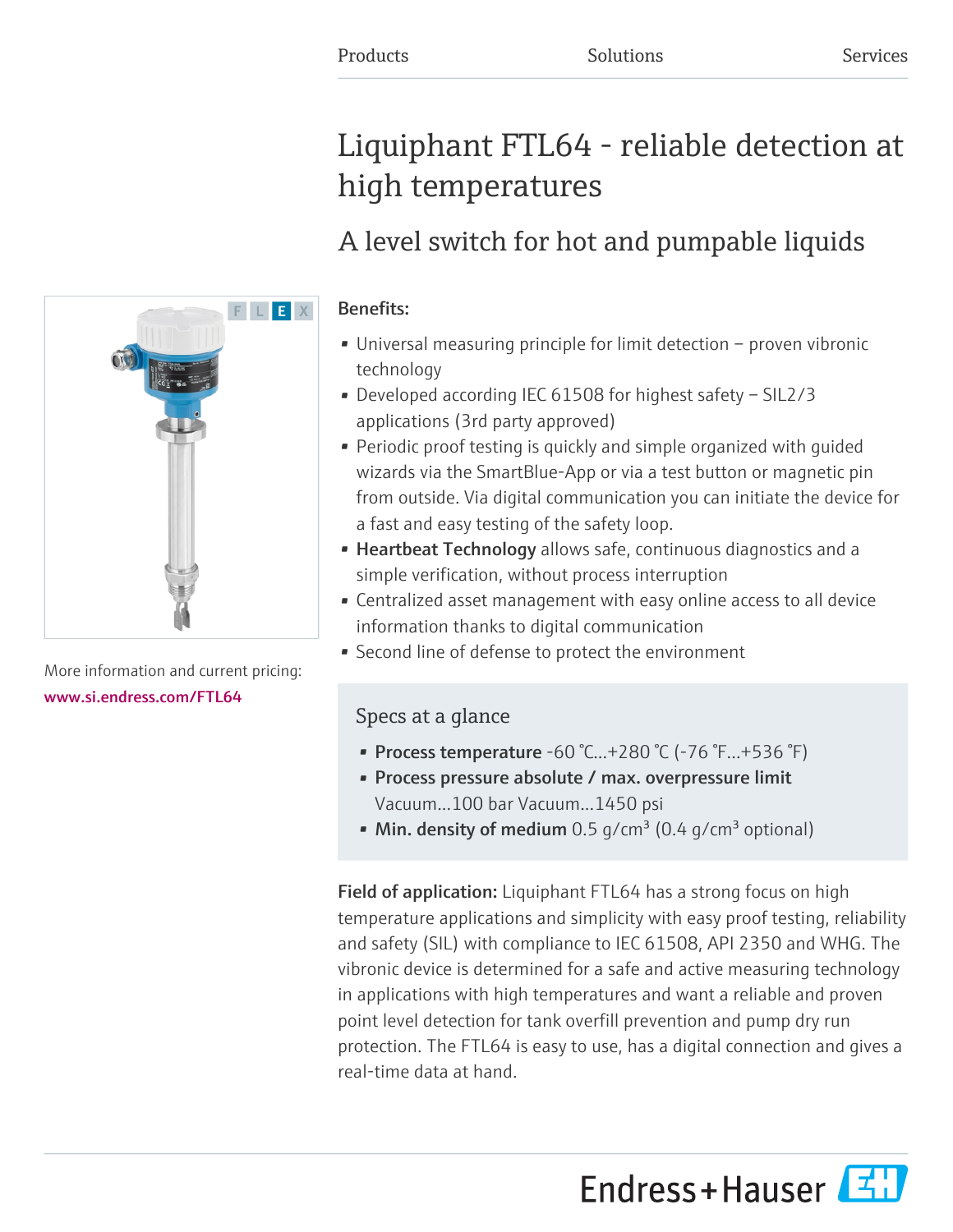## Features and specifications

Point Level / Liquids Measuring principle

Vibration Liquids

#### Characteristic / Application

Compact vibronic device for high pressure and high temperature applications, Optional extension tube up to 6 m (19.7 ft), Modular housing concept, Wide range of certificates

#### Specialities

Heartbeat Technology, Bluetooth® Operation and maintenance SmartBlue App, LED Module, RFID TAG for easy identification, Second line of defense, Temperature spacer for high process temperature, Plug and play functionalities

#### Supply / Communication

19...253V AC / 2-wire, 10...55V / DC-PNP 3-wire, 9...20V DC with relay DPDT, 19...253V AC or 19...55V DC with relay DPDT, 2-wire NAMUR, 2-wire PFM

#### Ambient temperature

 $-60 °C...+70 °C$ (-76 °F...+158 °F)

#### Process temperature

-60 °C...+280 °C (-76 °F...+536 °F)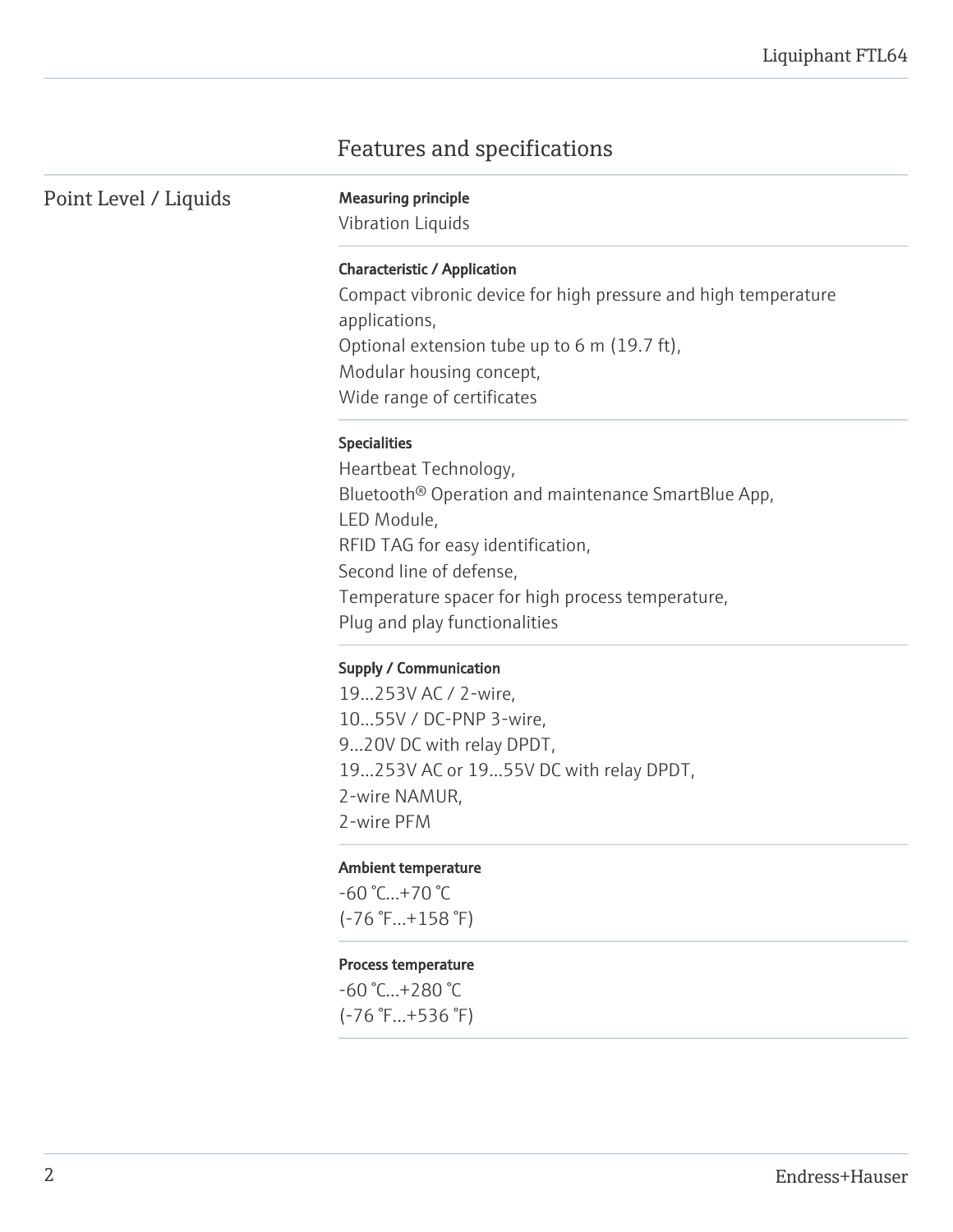## Point Level / Liquids

#### Process pressure absolute / max. overpressure limit

Vacuum...100 bar Vacuum...1450 psi

#### Min. density of medium

 $0.5$  g/cm<sup>3</sup>  $(0.4 g/cm<sup>3</sup>$  optional)

#### Main wetted parts

316L Alloy

#### Process connection

Threads:  $3/4$ ",  $1$ " Flanges: DN25...DN100 ASME 1"...4" JIS 50A

#### Sensor length

up to 6 m (19.7 ft)

#### Communication

2-wire direct load DC-PNP 3-wire Relays NAMUR PFM Bluetooth® wireless technology

#### Certificates / Approvals

ATEX, IEC Ex, NEPSI, EAC Ex

#### Safety approvals

Overfill protection WHG SIL2/ SIL 3 according to IEC 61508